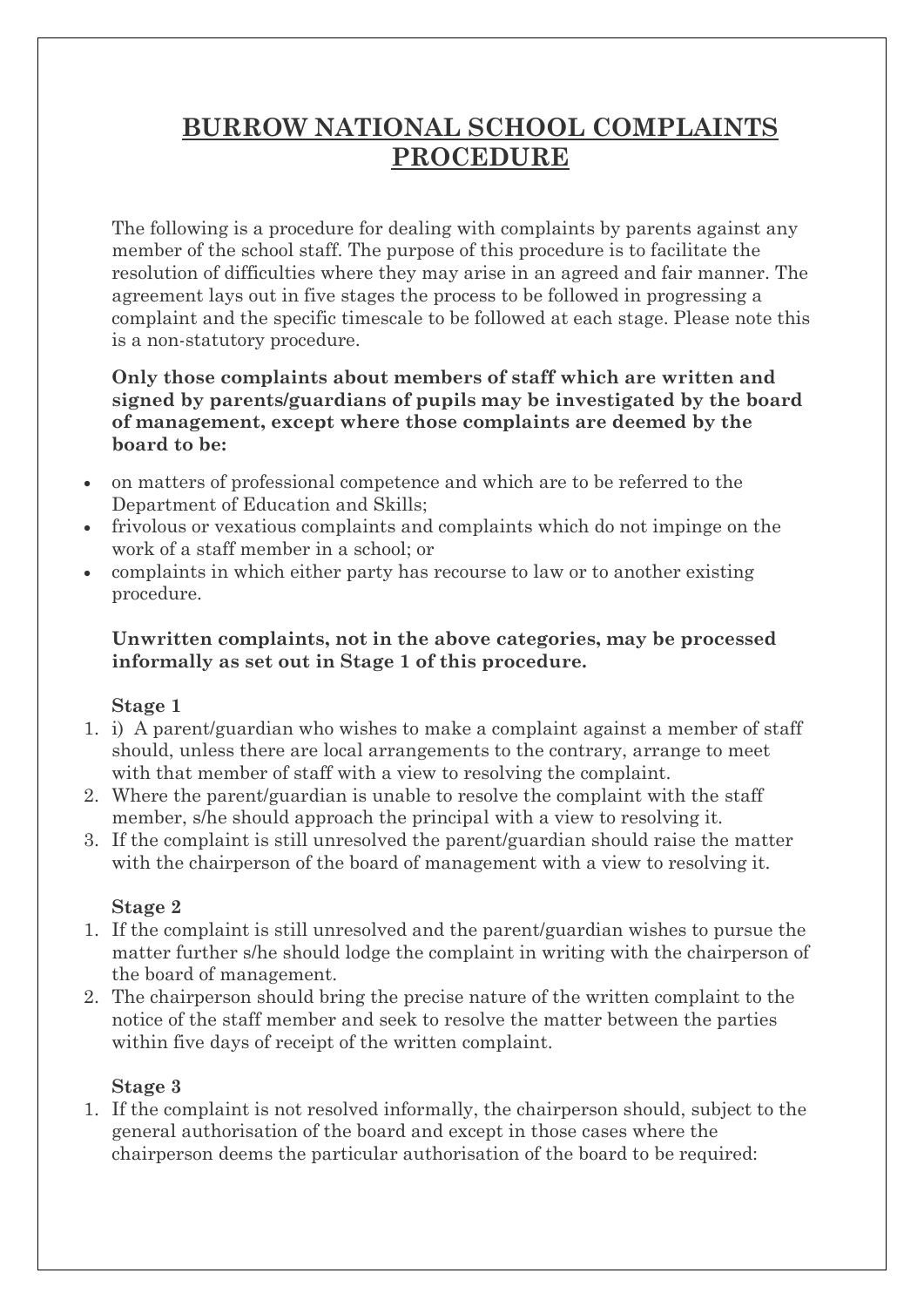a) supply the staff member with a copy of the written complaint; and b) arrange a meeting with the staff member with a view to resolving the complaint. Such a meeting should take place within 10 days of receipt of the written complaint.

#### **Stage 4**

- 1. If the complaint is still not resolved the chairperson should make a formal report to the board within 10 days of the meeting.
- 2. If the board considers that the complaint is not substantiated the staff member/principal and the complainant should be informed within three days of the board meeting.
- 3. If the board considers that the complaint is substantiated or that it warrants further investigation it proceeds as follows:

a) the staff member should be informed that the investigation is proceeding to the next stage;

b) the staff member should be supplied with a copy of any written evidence in support of the complaint;

c) the staff member should be requested to supply a written statement to the board in response to the complaint;

c) the staff member should be afforded an opportunity to make a presentation of case to the board. The staff member/principal would be entitled to be accompanied and assisted by a friend at any such meeting;

d) the board may arrange a meeting with the complainant if it considers such to be required. The complainant would be entitled to be accompanied and assisted by a friend at any such meeting; and

e) the meeting of the board of management referred to in (d) and (e) will take place with in 10 days of the meeting referred to in 3(b).

## **Stage 5**

- 1. When the board has completed its investigation, the chairperson should convey the decision of the board in writing to the staff member and the complainant within five days of the meeting of the board.
- 2. The decision of the board shall be final.
- 3. The Complaints Procedure shall be reviewed after three years.
- 4. Primary School Management or INTO may withdraw from this agreement having given the other party three months' notice of intention to do so. In this agreement 'days' means school days.

**Note:** The vast majority of complaints are resolved locally and informally. However, in certain circumstances, for example, where a complaint is considered to be serious in nature, or where the staff member is required to submit a written response to his/her board of management, the staff member should contact his/her INTO District Representative or INTO Head Office for advice and assistance.

In advising a staff member, the INTO will be anxious to ensure that there is due process and fair procedures applied, which generally include: